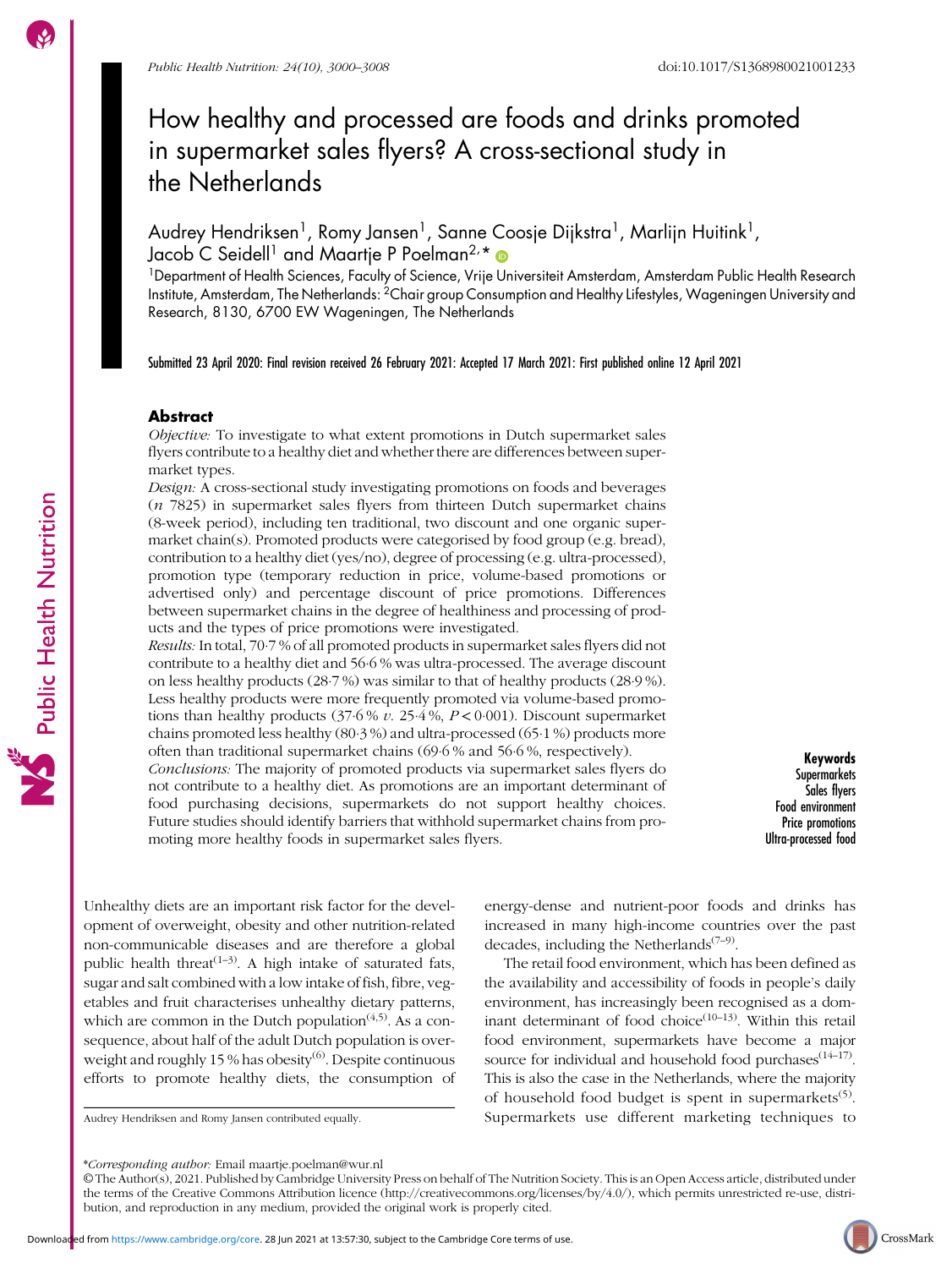# Promotions in supermarket sales flyers 3001

encourage food purchases $(18-20)$  $(18-20)$  $(18-20)$  $(18-20)$  $(18-20)$ . Among the main and most effective marketing techniques are the use of price promotions. Supermarket sales flyers are an important way of informing consumers about their assortment and discounts<sup> $(13,21,22)$  $(13,21,22)$  $(13,21,22)$  $(13,21,22)$ </sup>. In this way, such supermarket sales flyers can influence food purchasing decisions<sup> $(23)$  $(23)$ </sup>, including product advertisement (no discount), temporary reduction in price (e.g. 10 % discount) or volumebased promotions (multi-buy), which are effective in increasing sales of the promoted products $(24-28)$  $(24-28)$  $(24-28)$ .

Previous studies investigating the content of supermarket sales flyers found that most promoted products did not contribute to a healthy diet<sup> $(12,15,18-20,24)$  $(12,15,18-20,24)$  $(12,15,18-20,24)$  $(12,15,18-20,24)$  $(12,15,18-20,24)$  $(12,15,18-20,24)$  $(12,15,18-20,24)$ </sup>. A recent study collected weekly online price data for 1 year from the largest Australian supermarket chain and found that price promotions were more prevalent and greater in magnitude for unhealthy foods than for healthy foods<sup> $(29)$  $(29)$  $(29)$ </sup>. Additionally, studies conducted in the UK found that customers that buy on promotions intend to buy greater amounts of less healthy products and less fruit and vegetables<sup> $(30,31)$  $(30,31)$ </sup>. To our knowledge, literature on the promotions in supermarkets in the Netherlands is sparse. In a study from the Netherlands published in 2015, it was found that the majority of food promotions in supermarket sales flyers of four leading supermarket chains over an 8-week period were predominantly unhealthy  $(66.7\%)^{(24)}$  $(66.7\%)^{(24)}$  $(66.7\%)^{(24)}$ . They also reported significant differences in the number of healthy promotions (33·3 % v. 19·0 %) and the percentage discount of promoted products  $(28.0\% v. 21.0\%)$  between traditional and discount supermarkets. However, these findings represented supermarket sales flyers of 2012, and the retail food environment and the promotions of products are likely to have changed since then. For example, recent attention of policy-makers and the media to the importance of the retail food environment and the marketing of foods and drinks for public health has encouraged retailers to express their intentions to increase their efforts to support healthy food choices. As part of the Dutch National Prevention Agreement, supermarkets agreed to create a healthier food environment by promoting the purchase of foods and drinks that are compatible with the Dutch guidelines for a healthy diet<sup> $(32)$ </sup>. However, the implementation of these intentions is often vaguely described, and it is largely unclear which concrete actions are carried out to support a healthy diet. Besides, the degree of food processing of promoted products, which has become of interest due to a shift in food consumption from basic foods to (ultra-) processed foods in many countries, including the Netherlands[\(8](#page-7-0)[,33](#page-8-0)), has not been investigated for promotions in supermarket sales flyers. This is of interest because ultraprocessed foods are often cheap, energy-dense and nutrient-poor<sup>[\(25](#page-7-0))</sup> and have been associated with increased energetic intake and weight gain $^{(26)}$  $^{(26)}$  $^{(26)}$ .

Therefore, the overall aim of this study was to investigate to what extent products promoted in Dutch supermarket sales flyers contribute to a healthy diet and whether there are differences between supermarket types. The results of this study may provide insights for the direction of policy and interventions to improve the healthiness of retail food environments, which in turn is likely to improve dietary behaviours.

### Methods

#### Study design

A cross-sectional study was conducted, examining the products promoted via weekly online supermarket sales flyers of thirteen supermarket chains in the Netherlands, issued between February and April 2018.

### Procedure and data collection

To extract the products promoted in supermarket sales flyers, we aimed to include most supermarket chains in the Netherlands based on degree of market share $(34-36)$  $(34-36)$  $(34-36)$  $(34-36)$  $(34-36)$ . In total, thirty-one unique supermarket chains were identified and characteristics were recorded (e.g. market share and type of supermarket). Only supermarket chains that distributed a weekly online sales flyer, which was identical in every region in the Netherlands, were included. Nine supermarket chains were excluded as a result of this criteria, leaving twenty-two supermarkets chains. Of these, a sample of ten traditional, two discount and one organic supermarket chains were selected, representing 95 % of national market share of all supermarket chains in 2018 in the Netherlands (Appendix [1\)](https://doi.org/10.1017/S1368980021001233). As our intention was to study the healthiness of food promotions in Dutch supermarket sales flyers, we avoid singling out particular supermarket chains and names are deliberately not declared.

All supermarket sales flyers (n 103) were sourced weekly online from the supermarket websites. To ensure reliability and accuracy, two researchers (AH and RJ) performed the data extraction of all supermarket sales flyers independently. Discrepancies were resolved and reviewed by the research team until unanimous agreement was achieved.

For the data extraction of the supermarket sales flyers, a pre-defined checklist was developed and used to collect the data. All products promoted in sales flyers were recorded and coded for supermarket name, type of supermarket chain (traditional, discount and organic) and were pooled over the 8-week period. If products from different product categories were promoted in one promotion (e.g. oranges (fruit) and yoghurt (milk and milk products), they were counted as two different product promotions. If similar products were promoted in one promotion (e.g. oranges and apples), they were calculated as one product promotion (fruit). Therefore, the number of promoted products included in the analyses exceeds the number of actual promotions that are analysed. Promoted non-food products were not recorded. Also, promotions including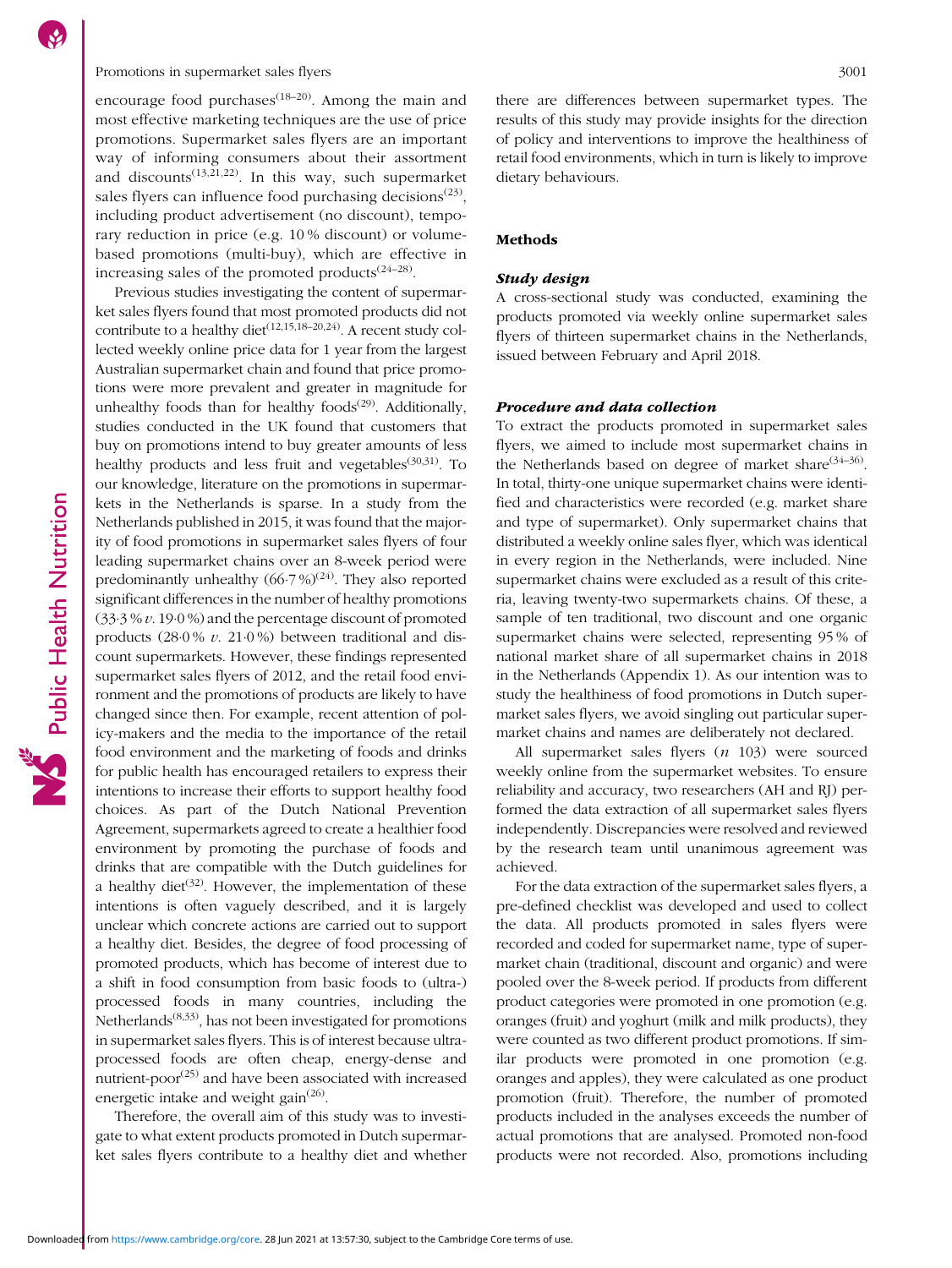all products from a particular brand that represented a range of different food groups (e.g. Go-Tan sweet sauces and Go-Tan whole wheat noodles) were placed in a separate group 'products not able to extract' and excluded from data analysis ( $n$  20 promotions).

#### Measures

Products promoted were first categorised per food group. Subsequently, products promoted were categorised with respect to their contribution to a healthy diet (yes/no), degree of processing, usual product price, promotional product price and type of promotion.

# Food groups

All recorded products promoted via supermarket sales flyers were classified in food groups based on the description and categorisation of the Dutch Food Composition Database (also called the 'NEVO table')<sup>[\(37\)](#page-8-0)</sup>. The NEVO table contains data on the composition of foods and drinks consumed frequently by a large part of the Dutch population. For the purpose of this study, separate food groups were created for 'Alcoholic drinks' and 'Non-alcoholic drinks', since the NEVO table categorises both into the same food group. Additionally, unprepared tea and coffee in beans, powder, pad or cup form were placed in a separate food group, 'Unprepared tea and coffee', instead of the original NEVO food group 'Alcoholic and non-alcoholic beverages' as having incomparable nutritional values to liquid beverages. Lastly, olives were placed in the food group 'Nuts, seeds and snacks' instead of 'Fruit' (where olives were originally categorised according to the NEVO table), because olives are more typically consumed as a snack.

Some advertised products were not explicitly described in the NEVO table. These products were compared with similar products and placed in their most corresponding food group. For example, cheese straws of puff pastry were not included in the NEVO table and placed in the same food group as cheese rolls of puff pastry ('Nuts, seeds and snacks'). Appendix [2](https://doi.org/10.1017/S1368980021001233) provides details about how the promoted products were classified over the twenty-five food groups.

# Contribution to a healthy diet ('healthiness') of promoted products

To assess the contribution to a healthy diet (yes/no), all promoted products were assessed according to the Wheel of Five of the Netherlands Nutrition Centre that identifies all products that are included in the Dutch guidelines for a healthy diet<sup> $(38,39)$  $(38,39)$  $(38,39)$  $(38,39)$ </sup>. For the purpose of this study, promoted products were categorised as 'healthy' or 'less healthy', using the 'Do I choose healthy?' app that integrates the criteria of the Wheel of Five. If a specific product was not available in the app, the nutrition facts label derived from the supermarket website was examined and manually classified by the researchers based on criteria of the Wheel of Five<sup> $(38,39)$  $(38,39)$  $(38,39)$  $(38,39)$ </sup>. If the supermarket website did not provide the

warranted product information to manually classify products, the nutrition facts label derived in the supermarket store was examined. In some cases, these products were not available in the supermarket and the nutrition facts label of a similar product offered by the same supermarket chain was used as reference instead (exact numbers were not recorded, we estimate that this was the case at less than ten products). If both healthy and less healthy foods and drinks were promoted together in one promotion, this promotion was classified in a separate category ('varying healthiness').

#### Degree of processing of products promoted

All products were categorised in either 'Unprocessed/ minimally processed foods', 'Processed culinary ingredients', 'Processed foods' or 'Ultra-processed food and drink products', based on the NOVA food processing  $classification<sup>(40)</sup>$  $classification<sup>(40)</sup>$  $classification<sup>(40)</sup>$ . We were able to classify most products in their category based on the correspondence of the product's nutrition facts label and the criteria of the NOVA food processing classification. In case the nutrition facts label was not available, the same procedure was followed as in the categorisation in Wheel of Five categories. If products of different food processing categories were promoted together in one promotion, this promotion was classified in a separate category ('Varying in degree of food processing'). Appendix [3](https://doi.org/10.1017/S1368980021001233) shows the four NOVA food processing categories with explanation and examples of products per category.

### Percentage discount on promoted products

Based on the usual product price and the promotional product price, percentage discount was calculated for every single promotion. If a promotion consisted of multiple products with varying prices, the average price across the price range, and subsequently the average percentage discount, was calculated.

#### Type of product promotions

For all products in supermarket sales flyers, the type of promotion was determined. In total thirty-six types of promotions were observed (outlined in Appendix [4\)](https://doi.org/10.1017/S1368980021001233), which were combined into three promotion groups: temporary reduction in price (e.g. 10 % discount), volumebased promotions (multi-buy discount) and advertised only (no discount).

#### Data analysis

In line with a similar Dutch study<sup>([24](#page-7-0))</sup>, all promoted products in a given week were pooled for the analyses. In total, there were promotions for 7825 products in the supermarket sales flyers over an 8-week period and these were the unit of analysis. Descriptive analyses were performed to gain insight into the healthiness of the promoted products, the distribution of the promoted products across the different food groups and the percentage discount of the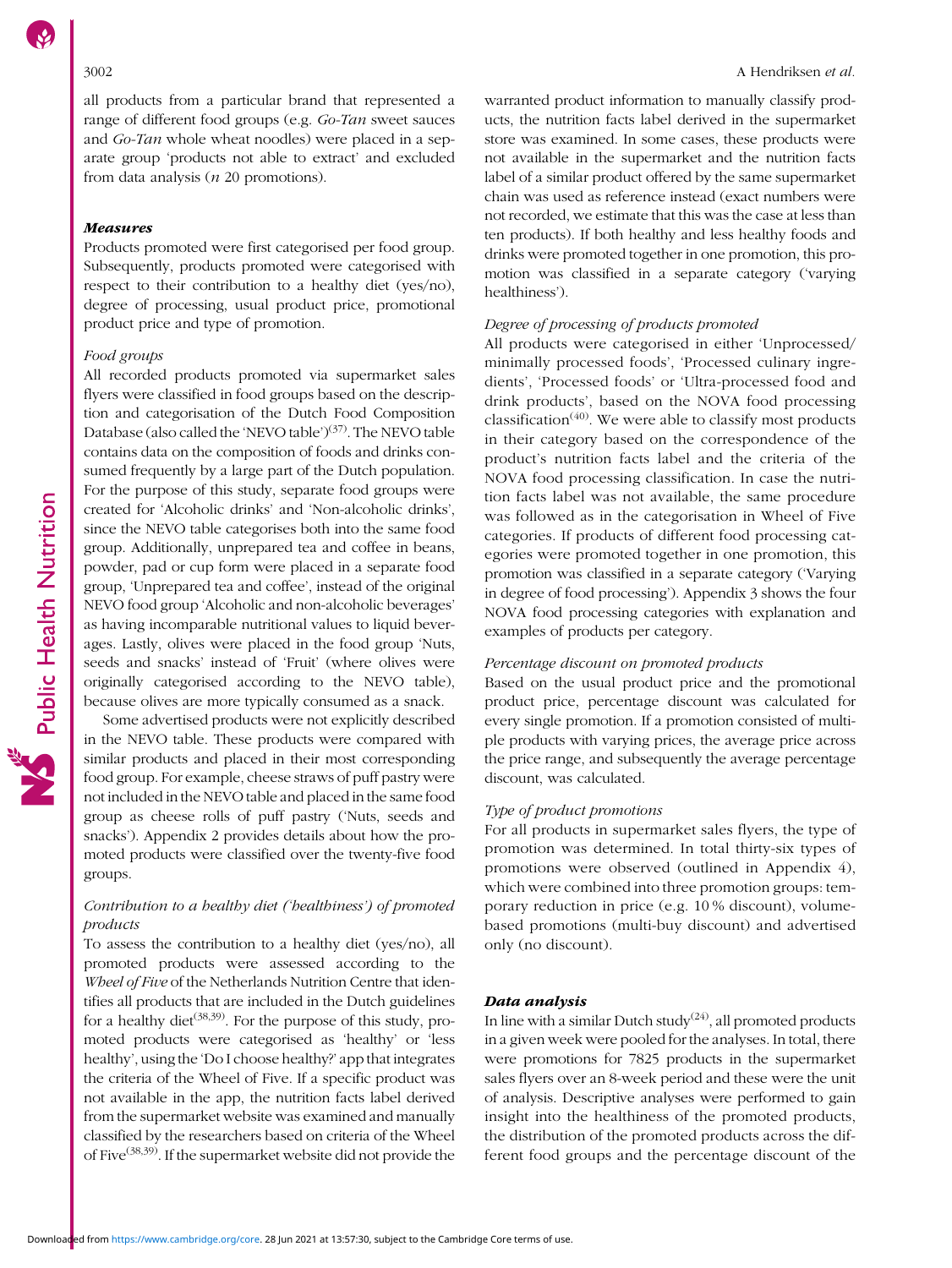price promotions per food group. Those healthy/less healthy products that were most often promoted and those products with the highest discount per food group and per supermarket type were examined.

Secondly, descriptive analyses and one-way ANOVA analyses were performed to study whether there were differences in percentage discount of the promoted products per healthiness category. ANOVA analyses were also performed to investigate differences between supermarket types in percentage discount of the promoted products per healthiness category and the degree of processing of the promoted products. In the statistical analyses, the products which were advertised only (no discount) were excluded when examining the percentage discount between promoted products per healthiness category or different types of supermarkets (n 1623 (20·7 %)).

Thirdly, to investigate whether there was a difference in types of promotions for the discounted food products per healthiness category, degree of processing and per supermarket type, chi-square analyses (Bonferroni adjusted) were performed. Furthermore, to investigate differences in the frequency of promoted products per healthiness category and degree of processing between supermarket types (traditional  $v$ . discount and traditional  $v$ . organic), chi-square analyses were performed. Two-sided P-values of < 0·05 were considered statistically significant. All analyses were conducted using the IBM SPSS statistical software package, version 25.0.

#### Results

Table [1](#page-4-0) provides an overview of the 7825 promoted products, specified by food group, and shows the healthiness, degree of processing, type of promotion and average discount per food group.

# Healthiness of promoted products (per food group and supermarket type)

In total, 21·3 % of all promoted products were healthy, whereas 70·7 % of the promoted products were less healthy. The top five most promoted products per food group were categorised as 'Meat, meat products and poultry' (12·9 %), followed by 'Alcoholic beverages' (11·1 %), 'Pastry and biscuits' (7·1 %), 'Bread' (6·9 %) and 'Vegetables' (6·5 %). In comparison with traditional supermarket chains, discount supermarket chains promoted a higher proportion of less healthy products (80.3% v. 69.6%,  $\chi^2$  = 53.40, P = < 0.001) and a lower proportion of healthy products (18·6 % v.  $21.2\%, \chi^2 = 3.99, P = 0.046$ . Organic supermarket chains promoted a lower proportion of less healthy products  $(56.2\% v. 69.6\%, \chi^2 = 18.41, P = 0.001)$  and a higher proportion of healthy products (37.6% v. 21.2%,  $\chi^2$  =  $34.39$ ,  $P = < 0.001$ ), compared to traditional supermarket chains (Table [2](#page-5-0)).

# Degree of processing of the promoted products (per food group and supermarket type)

The majority of all promoted products were categorised as 'Ultra-processed' (56·6 %), followed by 20·4 % as 'Unprocessed/minimally processed', 14·5 % as 'Processed', 8·0 % as 'Varying in degree of food processing' and 0·5 % as 'Processed culinary ingredients'. The top five of food groups with the highest proportion of promoted products that were categorised as 'Unprocessed/minimally processed' were the food groups 'Eggs' (100 %), 'Fruit' (91·6 %), 'Vegetables' (89·9 %), 'Unprepared tea and coffee' (89·2 %) and 'Potatoes'(51·8 %). The top five of food groups with the highest proportion of promoted products that were categorised as 'Ultra-processed' were the groups 'Mixed dishes' (97·8 %), 'Pastry and biscuits' (97·5 %), 'Sugar, sweets and sweet sauces' (95·3 %), 'Soups' (91·7 %) and 'Bread' (83·6 %), Table [1](#page-4-0). Ultra-processed foods were significantly more often promoted by discount supermarket chains (65·1 %) compared to traditional supermarket chains (56·6 %) that in turn promoted more often ultraprocessed foods than the organic supermarket chain  $(13.3\%, \chi^2 = 340, P < 0.001)$  (Table [2](#page-5-0)).

# Discount on promoted products (per food group, healthiness and degree of processing)

Irrespective of the frequency at which food groups were promoted, the top five products promoted with highest average discount were categorised as 'Legumes' (36·4 %), Soups (34·6 %), 'Savoury bread spreads' (32·6 %), Nonalcoholic beverages (31·5 %) and Potatoes (31·5 %) (Table [1](#page-4-0)). In total, the average percentage discount on less healthy products was similar to the average percentage discount on healthy products  $(28.7\%$  (sp 10.7) v.  $28.9\%$  (sp 10·2),  $F = 0.20$ ,  $P = 0.65$ ). The average discount on unprocessed/minimally processed  $(29.4\%, SD = 10.6)$ , processed  $(29.0\%, SD = 10.2)$  and ultra-processed foods  $(28.5\%,$  $SD = 10.7$ ) did not differ statistically.

# Type of promotion per food group, healthiness and degree of processing

Top five products most frequently promoted products via temporary reduction in price per food group were 'Alcoholic beverages' (72·4 %), 'Meat, meat products and poultry' (61·2 %), 'Cheese' (59·9 %), 'Fruit' (60·0 %) and 'Fish' (56·5 %), Table [1](#page-4-0). The food groups 'Legumes' (72·7 %), 'Soups' (59·4 %), 'Herbs and spices' (53·4 %), 'Non-alcoholic beverages' (48·6 %) and 'Savoury bread spreads' (48·3 %) were most often promoted via volume-based price promotions. Healthy promoted products were promoted more often by the use of a temporary reduction in price than less healthy products (74.6 % v. 62.4 %,  $\chi^2$  = 82.99, P < 0.001). Less healthy products were promoted more often via volume-based price promotions, compared to healthy products  $(37.6\% \text{ } v. \text{ } 25.4\%, \chi^2 = 13.25, \text{ } P < 0.001)$ . Ultra-processed foods were also more often promoted via volume-based price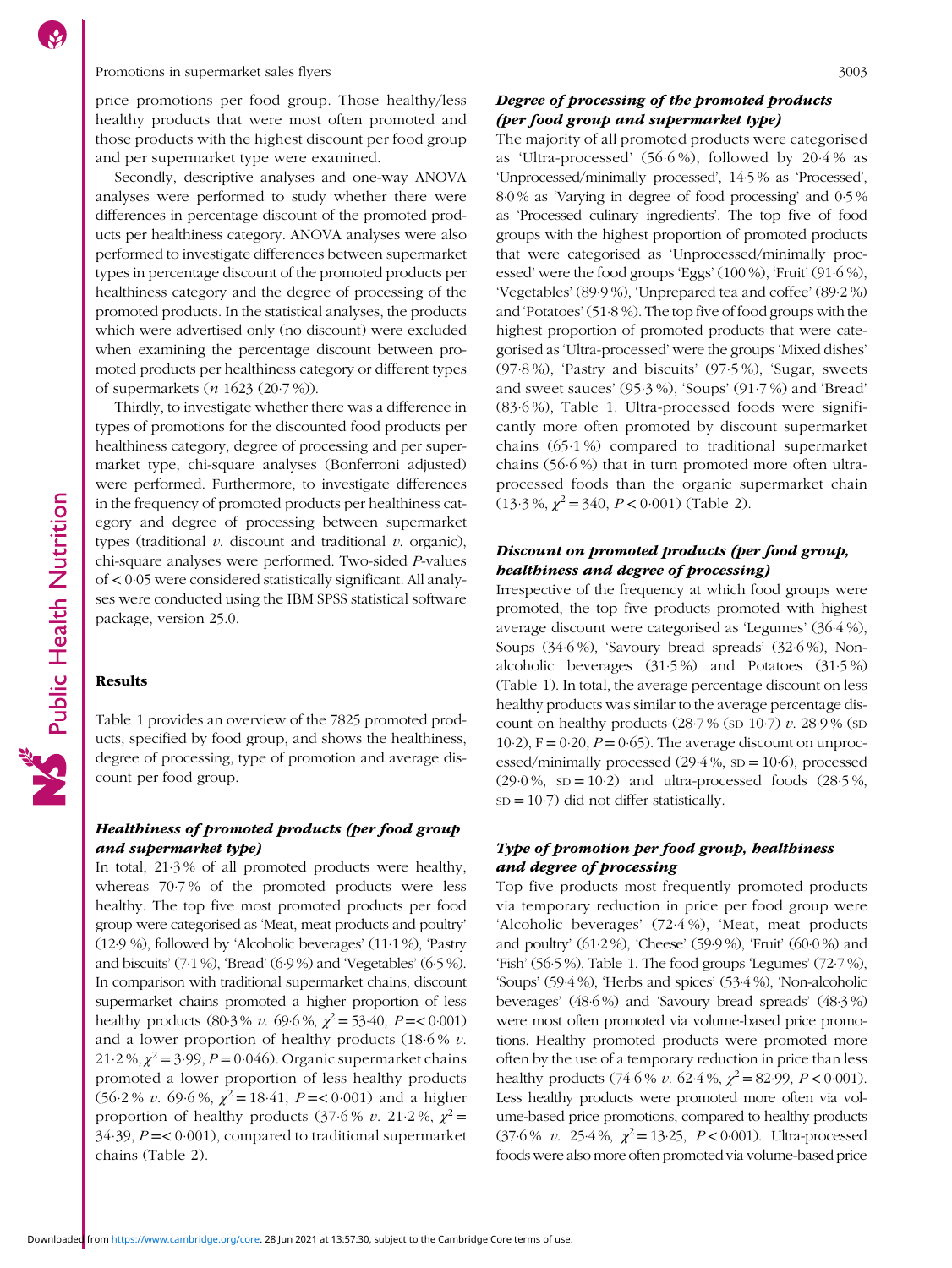

Table 1 Frequency of the healthiness, degree of processing, average discount and type of promotion of products (n 7825) promoted in supermarket chain sales flyers over an eight week period, stratified per food group

|                                         |                               |         | Healthiness of the promoted<br>products <sup>*</sup> |                          |                                      |                   | Degree of processing of the promoted<br>products <sup>+</sup> |                          |           |                          |                          |                          | Type of promotion    |        |                                    |        |                                     |                          |                                     |         |
|-----------------------------------------|-------------------------------|---------|------------------------------------------------------|--------------------------|--------------------------------------|-------------------|---------------------------------------------------------------|--------------------------|-----------|--------------------------|--------------------------|--------------------------|----------------------|--------|------------------------------------|--------|-------------------------------------|--------------------------|-------------------------------------|---------|
|                                         | Total<br>promoted<br>products |         | Healthy<br>promoted<br>products                      |                          | Less healthy<br>promoted<br>products |                   | Unprocesse-<br>d/minimally<br>processed                       |                          | Processed |                          | Ultra-processed          |                          | Average<br>discount‡ |        | Temporary<br>reduction in<br>price |        | Volume-<br>based price<br>promotion |                          | Advertised<br>only (No<br>discount) |         |
| Food groups                             | n                             | $\%$    | n                                                    | %                        | n                                    | $\%$              | n                                                             | %                        | n         | $\%$                     | n                        | $\%$                     | Mean %               | SD     | n                                  | %      | n                                   | %                        | n                                   | $\%$    |
| Total                                   | 7825                          | 100     | 5536                                                 | 70.7                     | 1669                                 | 21.3              | 1595                                                          | 20.4                     | 1135      | 14.5                     | 4426                     | $56-6$                   | 29.0                 | $10-6$ | 3965                               | $50-7$ | 2237                                | 28.6                     | 1623                                | 20.7    |
| Vegetables                              | 506                           | $6 - 5$ | 455                                                  | 89.9                     | 31                                   | 6.1               | 455                                                           | 89.9                     | 17        | $3-4$                    | 23                       | 2.6                      | 30.5                 | $10-0$ | 276                                | 54.5   | 127                                 | 25.1                     | 103                                 | 20.4    |
| Fruit                                   | 406                           | 5.2     | 370                                                  | 91.1                     | 10                                   | 2.5               | 372                                                           | 91.6                     | 14        | 3.4                      | $\overline{c}$           | 0.5                      | 30.4                 | 9.9    | 242                                | 60.0   | 82                                  | 20.2                     | 82                                  | 20.2    |
| <b>Bread</b>                            | 542                           | 6.9     | 22                                                   | 4.1                      | 423                                  | 78.0              | -1                                                            | 0.2                      | 70        | 12.9                     | 453                      | 83.6                     | 28.7                 | 10.9   | 228                                | 42.1   | 165                                 | 30.4                     | 149                                 | 27.5    |
| Cereal and cereal products              | 161                           | 2.1     | 8                                                    | $5-0$                    | 94                                   | 58.4              | 71                                                            | 44.1                     | 17        | $10-6$                   | 46                       | 28.6                     | 30.9                 | 12.5   | 63                                 | 39.1   | 76                                  | 47.2                     | 22                                  | 13.7    |
| Potatoes                                | 164                           | 2.1     | 94                                                   | 57.3                     | 55                                   | 33.5              | 85                                                            | 51.8                     | 25        | $15-2$                   | 36                       | 22.0                     | 31.5                 | 11.9   | 81                                 | 49.4   | 44                                  | 26.8                     | 39                                  | 23.8    |
| Fish                                    | 253                           | $3-2$   | 192                                                  | 75.9                     | 31                                   | 12.3              | 55                                                            | 21.7                     | 78        | 30.8                     | 76                       | 30.0                     | 26.9                 | 8.2    | 143                                | 56.5   | 30                                  | 11.9                     | 80                                  | 31.6    |
| Legumes                                 | 33                            | 0.4     | З                                                    | 9.1                      | -1                                   | $3-0$             | 3                                                             | 9.1                      | 4         | 12.1                     | $\overline{\phantom{0}}$ | $\overline{\phantom{0}}$ | 36.4                 | $10-3$ | 8                                  | 24.2   | 24                                  | 72.7                     | 1                                   | $3-0$   |
| Meat, meat products and<br>poultry      | 1011                          | 12.9    | 183                                                  | 18.1                     | 764                                  | 75.6              | 20                                                            | 20.1                     | 64        | 6.3                      | 638                      | $63-1$                   | 26.2                 | 9.8    | 619                                | 61.2   | 135                                 | 13.4                     | 257                                 | 25.4    |
| Soy products and vegetarian<br>products | 103                           | 1.3     | 6                                                    | 5.8                      | 69                                   | 67.0              | 32                                                            | 1.9                      | 12        | $11-7$                   | 58                       | 56.3                     | 30.1                 | $10-0$ | 52                                 | 50.5   | 24                                  | 23.3                     | 27                                  | 26.2    |
| Eggs                                    | 19                            | 0.2     | 19                                                   | 100                      | $\qquad \qquad -$                    | $\qquad \qquad -$ | 19                                                            | 100                      |           |                          |                          | $\qquad \qquad$          | 21.3                 | 8.4    | 8                                  | 42.1   |                                     |                          | 11                                  | 57.9    |
| Nuts, seeds and snacks                  | 405                           | 5.2     | 19                                                   | 4.7                      | 360                                  | 88.9              | 16                                                            | 4.0                      | 27        | $6 - 7$                  | 333                      | 82.2                     | 29.0                 | $10-5$ | 159                                | 39.3   | 175                                 | 43.2                     | 71                                  | 17.5    |
| Milk and milk products                  | 390                           | $5-0$   | 19                                                   | 4.9                      | 267                                  | 68.5              | 30                                                            | 7.7                      | 11        | 2.8                      | 240                      | 61.5                     | 29.2                 | $10-1$ | 181                                | 46.4   | 148                                 | 37.9                     | 61                                  | $15-6$  |
| Cheese                                  | 355                           | 4.5     | 28                                                   | 7.9                      | 263                                  | 74.1              |                                                               | -                        | 114       | 32.1                     | 216                      | $60 - 8$                 | 28.0                 | 9.3    | 202                                | 59.9   | 69                                  | 19.4                     | 84                                  | 23.7    |
| Alcoholic beverages                     | 871                           | 11.1    |                                                      | $\overline{\phantom{0}}$ | 871                                  | 100               |                                                               | $\overline{\phantom{0}}$ | 591       | 67.9                     | 273                      | 31.3                     | 27.9                 | $10-1$ | 631                                | 72.4   | 148                                 | 17.0                     | 92                                  | $10-6$  |
| Non-alcoholic beverages                 | 442                           | $5-6$   | 23                                                   | 5.2                      | 405                                  | 91.6              | 81                                                            | 18.3                     | 19        | 4.3                      | 270                      | 61.1                     | 31.5                 | $11-1$ | 197                                | 44.6   | 215                                 | 48.6                     | 30                                  | $6 - 8$ |
| Unprepared tea and coffee               | 185                           | 2.4     | 165                                                  | 89.2                     | $\overline{7}$                       | $3-8$             | 165                                                           | 89.2                     |           | 0.5                      | 6                        | 3.2                      | 30.8                 | 9.5    | 90                                 | 48.6   | 88                                  | 47.6                     | $\overline{7}$                      | $3-8$   |
| Fats, oils and savoury sauces           | 274                           | 3.5     | 35                                                   | 12.8                     | 226                                  | 82.5              |                                                               | 0.4                      | 33        | 12.0                     | 186                      | 67.9                     | $30-7$               | 11.2   | 115                                | 42.0   | 106                                 | 38.7                     | 53                                  | 19.3    |
| Soups                                   | 96                            | 1.2     | -1                                                   | 1.0                      | 95                                   | 99.0              |                                                               | -                        | 8         | 8.3                      | 88                       | 91.7                     | 34.6                 | 11.5   | 25                                 | 26.0   | 57                                  | 59.4                     | 14                                  | 14.6    |
| Mixed dishes                            | 371                           | 4.7     | -                                                    | $\overline{\phantom{0}}$ | 371                                  | 100               | -1                                                            | 0.3                      | 3         | 0.8                      | 363                      | 97.8                     | $31-1$               | 11.2   | 157                                | 42.3   | 126                                 | 34.0                     | 88                                  | 23.7    |
| Savoury bread spreads                   | 89                            | 1.1     | 2                                                    | 2.2                      | 87                                   | 97.8              | $\overline{c}$                                                | 2.2                      | 16        | $18-0$                   | 70                       | 78.7                     | 32.6                 | 8.2    | 41                                 | 46.1   | 43                                  | 48.3                     | 5                                   | 5.6     |
| Sugar, sweets and sweet<br>sauces       | 469                           | $6 - 0$ |                                                      |                          | 468                                  | 99.8              |                                                               | 0.2                      | 10        | 2.1                      | 447                      | 95.3                     | 24.2                 | $10-5$ | 179                                | 38.2   | 129                                 | 27.5                     | 161                                 | 34.3    |
| Pastry and biscuits                     | 556                           | 7.1     | -                                                    | -                        | 551                                  | 99.1              | $\overline{\phantom{0}}$                                      | $\overline{\phantom{0}}$ | 6         | 1.1                      | 542                      | 97.5                     | 28.4                 | $10-6$ | 230                                | 41.4   | 164                                 | 29.5                     | 162                                 | 29.1    |
| Herbs and spices                        | 116                           | 1.5     | 25                                                   | 21.6                     | 79                                   | $68 - 1$          | 29                                                            | 25.0                     |           | $6-0$                    | 69                       | 59.5                     | 31.2                 | 11.1   | 34                                 | 29.3   | 62                                  | 53.4                     | 20                                  | 17.2    |
| Clinical formulas                       | 2                             | 0.03    | -                                                    | $\overline{\phantom{0}}$ | 2                                    | 100               | 1                                                             | 50.0                     |           | $\overline{\phantom{0}}$ |                          | 50                       | 20                   | Ş.     |                                    | 50     |                                     | $\overline{\phantom{0}}$ |                                     | 50      |
| Miscellaneous foods                     | 6                             | 0.1     |                                                      |                          | 6                                    | 100               | $\overline{2}$                                                | 33.3                     | 3         | 50.0                     |                          |                          | 17.6                 | 5.2    | 3                                  | 50     |                                     |                          | 3                                   | 50      |

\*Varying healthiness category (<sup>n</sup> 620 products) are not presented.

†'Processed Culinary Ingredients' (<sup>n</sup> 41) and 'Varying in degree of food processing' (<sup>n</sup> 628) categories are not presented.

‡Promoted products without discount (0 %) were excluded from data analysis (<sup>n</sup> 1623).

§No SD because discount presented is for  $n 1$ .

Downloaded from [https://www.cambridge.org/core.](https://www.cambridge.org/core) 28 Jun 2021 at 13:57:30, subject to the Cambridge Core terms of use.

<span id="page-4-0"></span>Downloaded from https://www.cambridge.org/core. 28 Jun 2021 at 13:57:30, subject to the Cambridge Core terms of use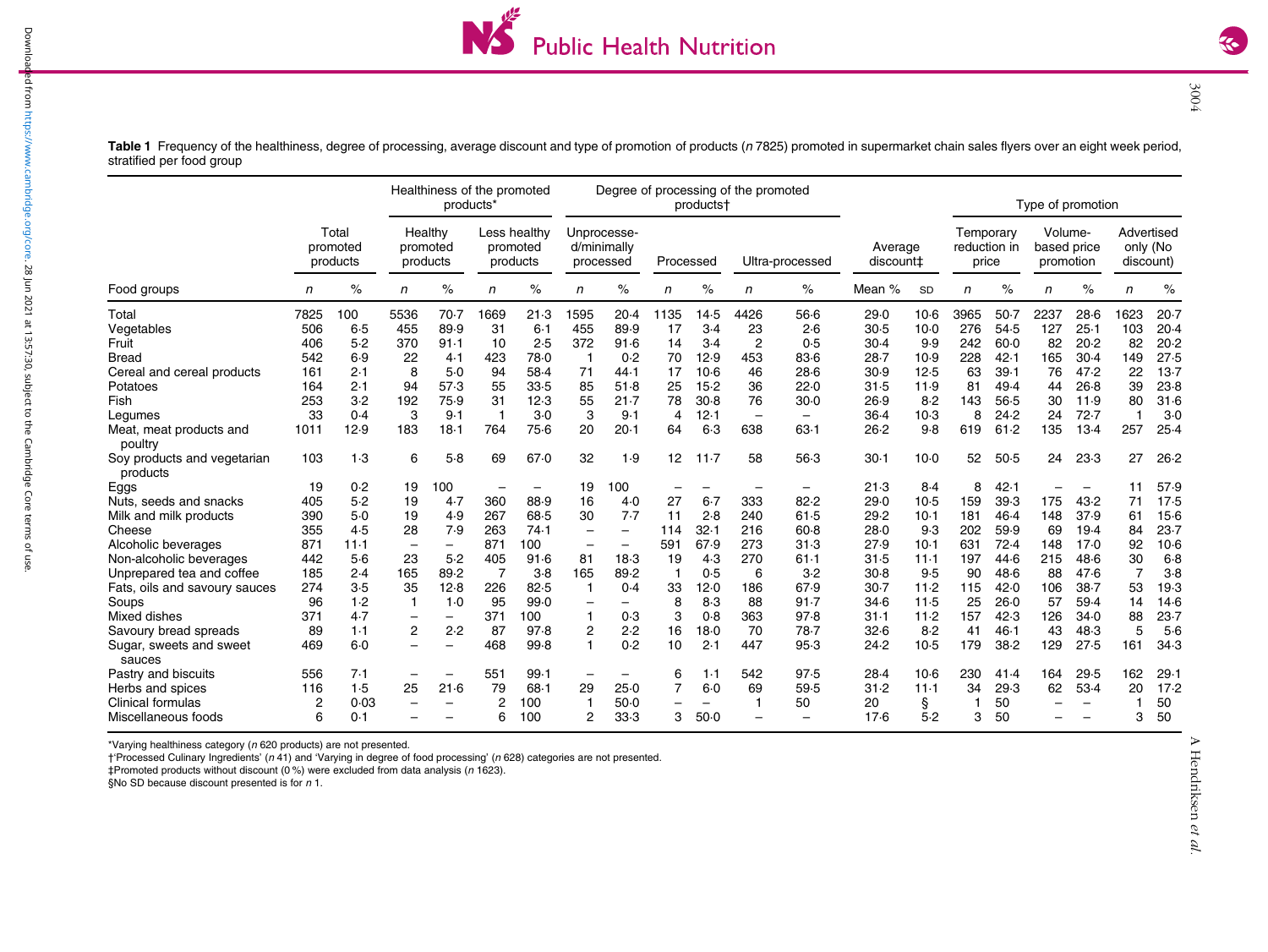<span id="page-5-0"></span>Promotions in supermarket sales flyers 3005 Frequency of the healthiness, degree of processing, average discount and type of promotion of products (n 7825) promoted in supermarket chain sales flyers over an eight week period, **Table 2** Frequency of the healthiness, degree of processing, average discount and type of promotion of products (n 7825) promoted in supermarket chain sales flyers over an eight week period<br>stratified by type of supermark /olume-based Volume-based promotions† promotions†  $\delta$ Type of promotion‡ products\* Degree of processing of the promoted products† Type of promotion‡ reduction in reduction in  $\delta$ Temporary Temporary price† Average dis-Average discount‡ Σ Ultra-processed processed Processed Ultra-processed  $\delta$ of the promoted products Processed  $\delta$ Degree of processing Jnprocessed/ Unprocessed/  $\delta$ processed minimally stratified by type of supermarket (traditional, discount, organic chains) Less healthy Less healthy  $\delta$ products‡ promoted Healthiness of the promoted<br>products\* Healthiness of the promoted  $\delta$ promoted products‡ Healthy  $\delta$ promoted products Total

% n % n % n % n % n % M SD n % n %

 $\overline{c}$ 

 $\overline{a}$ 

 $\overline{a}$ 

 $\overline{a}$ 

Total 7825 100 1669 21·3 5536 70·7 1595 20·4 1135 14·5 4426 56·6 29·0 10·6 3965 63·9 2237 36·1 Traditional 6481 82·8 1376 21·2 1511 89·6 81·4 20·4 13·4 20·4 13·4 36·6 86·6 20·3 10·7 2174 89·0 217 Discount 1118 14·3 208 18·6\*\* 178 15·9\*\*\*\* 183 16·4 16·4 728 65·1\*\*\*\* 26·3 7·2\*\*\*\* 195 75·9\*\*\* 62 24·1\*\*\*\*

1595<br>1374

5536<br>4511

1669

7825<br>6481

**Traditional** Discount

Total

 $36.1$ <br> $38.0$ <br> $24.1***$  $0.5***$ 

2237<br>2174<br>62

63.9<br>62.9\*\*\*\*<br>75.9\*\*\*\*<br>99.5\*

10.6<br>10.7<br>7.2\*\*\*\*\*<br>8.3\*\*\*\*\*

ດ ຜູ້ ຜູ້ ຜູ້<br>ດັ່ງ ຜູ້ ຜູ້<br>ດັ່ງ ທີ່ ທີ່

56.6<br>56.6<br>65.1\*\*\*\*<br>13.3\*\*\*\*

4426<br>3668 728<br>30

195<br>221 3965<br>3549

 $\overline{c}$ 

 $\mathbf{c}$ 

SD

Organic 226 2·9 85 37·6\*\*\* 127 56·2\*\*\* 93 41·2\*\*\*\* 82 36·3\*\*\*\* 30 13·3\*\*\*\* 23·5 8·3\*\*\*\* 221 99·5\*\*\*\* 1 0·5\*\*\*\*  $18888$ "Varying healthiness category (n 620 products) are not presented.<br>†Data of 'Processed Culinary Ingredients' (n 41) and 'Varying in degree of food processing' (n 628) are not presented. †Data of 'Processed Culinary Ingredients' (n 41) and 'Varying in degree of food processing' (n 628) are not presented.  $20.4$ <br>  $26.4$ <br>  $15.9$ <br>  $15.2$ <br>  $41.2$  $178$ Significant difference v. traditional supermarket: \*\*P < 0·05, \*\*\*P < 0·01, \*\*\*\*P < 0·001. 70.7<br>69.5\*\*\*<br>69.8\*\*<br>56.2\* Significant difference v. traditional supermarket: \*\*P<0.05, \*\*\*P<0.01, \*\*\*\*P<0.001 898 \*Varying healthiness category (n 620 products) are not presented. 21.3<br>21.2 *6*<br>18.5<br>37.6\* 208<br>85  $58449$ <br> $-28449$ 1118<br>226 Organic

‡Promoted products without discount (0 %) were excluded from data analysis (n 1623).

tPromoted products without discount (0 %) were excluded from data analysis (n 1623).

promotions than unprocessed/minimally processed products  $(40.1\% v. 27.3\%, \chi^2 = 171.63, P < 0.001).$ 

# Discussion

This study showed that the majority of the advertised and discounted products in Dutch supermarket sales flyers did not contribute to a healthy diet (70·7 %) and most were considered to be ultra-processed (56·6 %). Of all food groups, meat and meat products, alcoholic beverages, and pastry and biscuits were most frequently promoted. Moreover, less healthy and ultra-processed products were more frequently promoted through volume-based price promotions compared to healthy and unprocessed/minimally processed products, indicating that consumers who are looking for discounts are often tempted to buy larger quantities of less healthy and ultra-processed foods and drinks. Nevertheless, irrespective of the frequencies of the promoted products, the average magnitude of the discounts between healthy  $v$ . less healthy and unprocessed/minimally processed  $v$ . ultraprocessed products promoted was not statistically different. We did observe differences between supermarket types. Discount supermarket chains promoted less healthy and ultra-processed products more frequently compared to traditional supermarket chains, while this was opposite for the organic supermarket chain. Traditional supermarket chains did, however, provide the highest average discount, followed by discount supermarkets and organic supermarket chain(s).

Based on our results, it can be concluded that the majority of Dutch supermarket chains do not promote the purchase of healthy products by means of promotions in their sales flyers. This is similar to the observations of Ravensbergen et al showing that 66·7 % of the supermarket circular promotions in 2012 were not in line with national dietary guidelines, despite the growing awareness on the importance of healthy retail environments in the past years<sup> $(24)$ </sup>. In 2018, supermarkets agreed to encourage healthier food choices as part of the National Prevention Agreement<sup> $(32)$  $(32)$ </sup>. Future studies should investigate if this can be achieved by self-regulation by supermarkets or needs to be enforced through government policies. Similar findings have been observed internationally, showing a high ratio of unhealthy-to-healthy products promoted in supermarket circulars in the USA, Australia, the UK, South Africa, Malaysia and Hong Kong[\(12,15](#page-7-0),[18](#page-7-0)–[20,](#page-7-0)[41,42](#page-8-0)). Only supermarket sales flyers from particular supermarket chains in the Philippines, India, Sweden, Singapore and New Zealand seem to promote more healthy than unhealthy products, which was probably due to relatively high proportions of promotions for fruits and vegetables<sup>[\(20\)](#page-7-0)</sup>. A possible explanation for the results of our study might be that it is more attractive for supermarkets to promote easy to store products with a longer shelf life, representing

n

 $\overline{c}$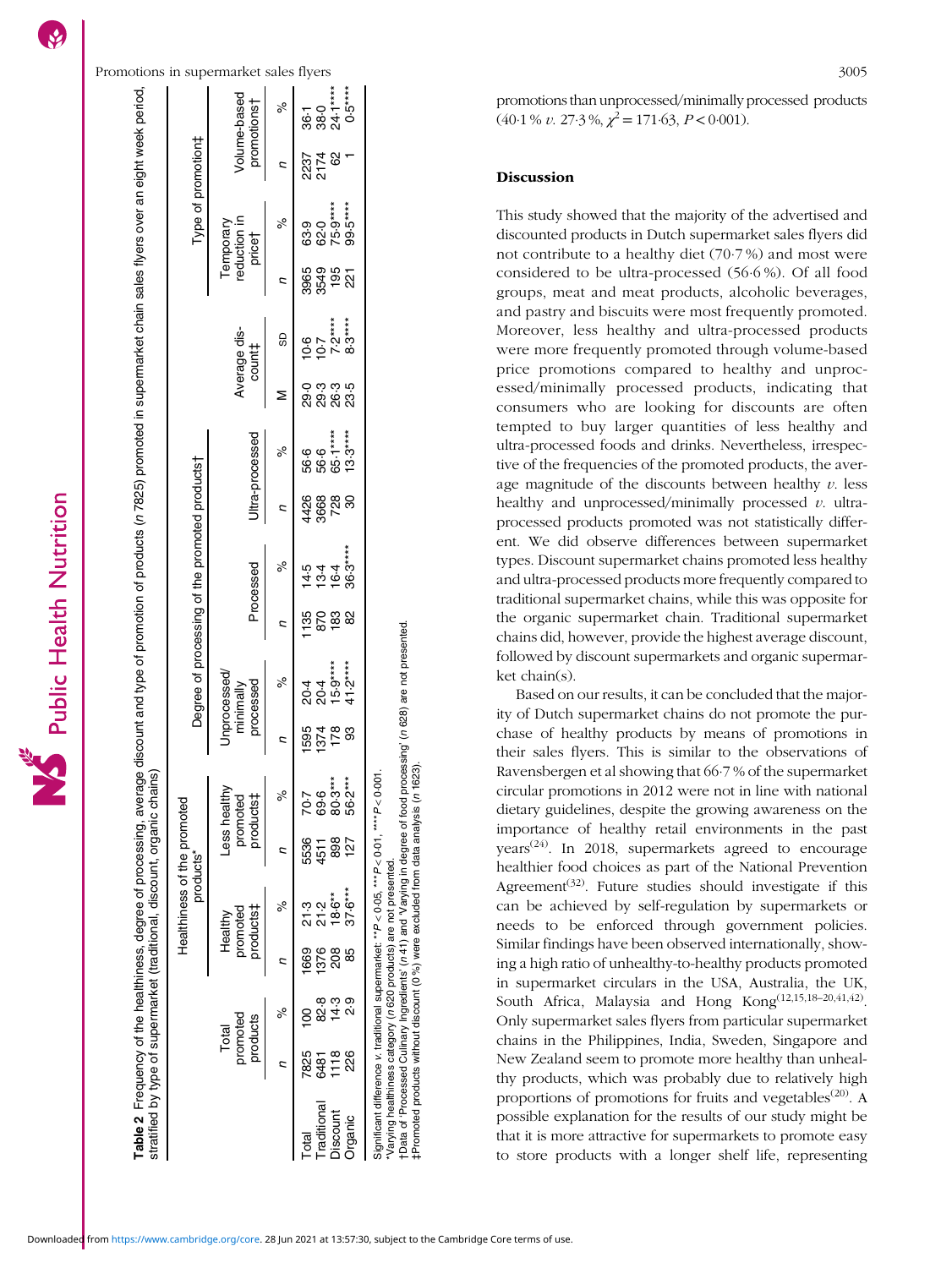mainly less healthy and ultra-processed products, due to the fact that healthy fresh products are often difficult to stock and are less successful in boosting sales<sup> $(43)$  $(43)$ </sup>.

An alarming finding of our study was that the frequency of promoted alcoholic drinks in our study has almost doubled compared to results of 2012 (11.1%  $v$ . 6.3%), although it should be considered that our study included a higher number of supermarket chains and therefore results are not fully comparable. In concordance with our results, studies from Australia, New Zealand and the UK showed a high percentage of alcoholic drinks ( $> 12\%$ ) in their circular promotions<sup>[\(20\)](#page-7-0)</sup>.

Our results also support prior findings indicating that discount supermarket chains offer the least supportive environment for healthy food choices/purchases, compared to traditional and the organic supermarket chain([24,](#page-7-0)[44,45](#page-8-0)). Discount supermarket chains mainly attract consumers with a lower income, who have a higher sensitivity to lower prices compared to consumers with a higher socio-economic status $(8,14)$  $(8,14)$  and are also suffering more often from diet-related non-communicable diseases. On the contrary, the organic supermarket chain seem to offer the most supportive environment for healthy food purchases, promoting the highest proportion of healthy and unprocessed/minimally processed products compared to the other supermarket types (despite still half of the circular content of the organic supermarket chain included less healthy products). Average price discounts on products of the organic supermarket chain were lower than that of traditional supermarket chains. Notwithstanding the results that the organic supermarket had the healthiest flyers, it is well known that products sold are more expensive for consumers than discount and traditional supermarkets and thus less attractive for consumers with a low income.

This study has several strengths. First, data were collected for a variety of 13 supermarket chains, representing 95 % of total national market share and a broad range of consumer profiles and supermarket types. This increases the generalisability of the results, at least within the Netherlands. Second, promotions that represented two or more different food groups were recorded separately for each food group. Therefore, it was possible to limit the number of promoted products that could not be categorised and to assess supermarket sales flyers at the level of products per promoted food group. Third, this study is one of the first to explore the degree of food processing of promoted products in supermarket sales flyers. Ultraprocessing of foods and drinks has become a more important determinant for the development of nutrition-related diseases and results of this study could be used for comparison with future international research $(43)$ . Lastly, all types of promoted foods and drinks in all supermarket sales flyers were taken into account, which gives a complete overview of the range of products. Some studies only examined the first page of each circular, which could lead to an

overestimation of food groups often advertised on the first page[\(12,21](#page-7-0),[44,45\)](#page-8-0). However, limitations of this study must be noted as well. In accordance with other studies and to compare our results, this study was limited to an 8-week time frame for data collection and it is unclear how the results are generalisable across the year. We were also not able to test for seasonal variations in product promotions, and products may have been promoted more or less frequently due to seasonal dependency<sup>([29](#page-8-0))</sup>. In addition, the collection period included Valentine's Day and Easter and, as a consequence, some particular products that are typically associated with festive occasions may have been promoted more frequently than usual (e.g. pastries and chocolates). However, a period of 8 weeks seems to be sufficient to reduce the effects of weekly variations in promoted prod-ucts<sup>([20](#page-7-0))</sup>. Furthermore, the current study focused on the content of supermarket sales flyers, even though other food environmental exposures in supermarkets, such as in-store location and discount information in other media, as well as less obvious marketing techniques, such as shape and size of portions and brand association, could also influence the purchase behaviour of consumers<sup>[\(16,17,](#page-7-0)[46](#page-8-0))</sup>. At last, this study included only two discount and one organic supermarket chain(s) compared to ten traditional supermarket chains. Therefore, findings between supermarket types may have been influenced as a result of the large variation in sample sizes. Especially results concerning the differences between the organic supermarket chains and traditional supermarket chains should be interpreted with caution, due to the small number of promoted products for the organic supermarket chain.

Since supermarkets have a major and increasing influence on food purchases, it would be promising if further research investigates the effects of a healthier content of supermarket sales flyers on the actual purchasing and consumption behaviours. It is not only important for supermarkets to discount healthier foods more often, it is also of is also particular importantance that unhealthy foods are less frequently promoted. The relations between food pricing and purchases, particularly in low-income households, are complex $(47)$  $(47)$  $(47)$ . Future research should focus on the broader food system and investigate leverage points within the food system that can influence product and price promotions. Moreover, policy-makers can contribute to the creation of a healthier (retail) food environment by implementing policies with regard to the regulation of price promotions on healthy and unhealthy foods in supermarket sales flyers.

#### Conclusion

This study demonstrated that Dutch supermarket chains predominantly implement promotions to products that are not recommended in the national dietary guidelines. This may contribute to purchases and consumption of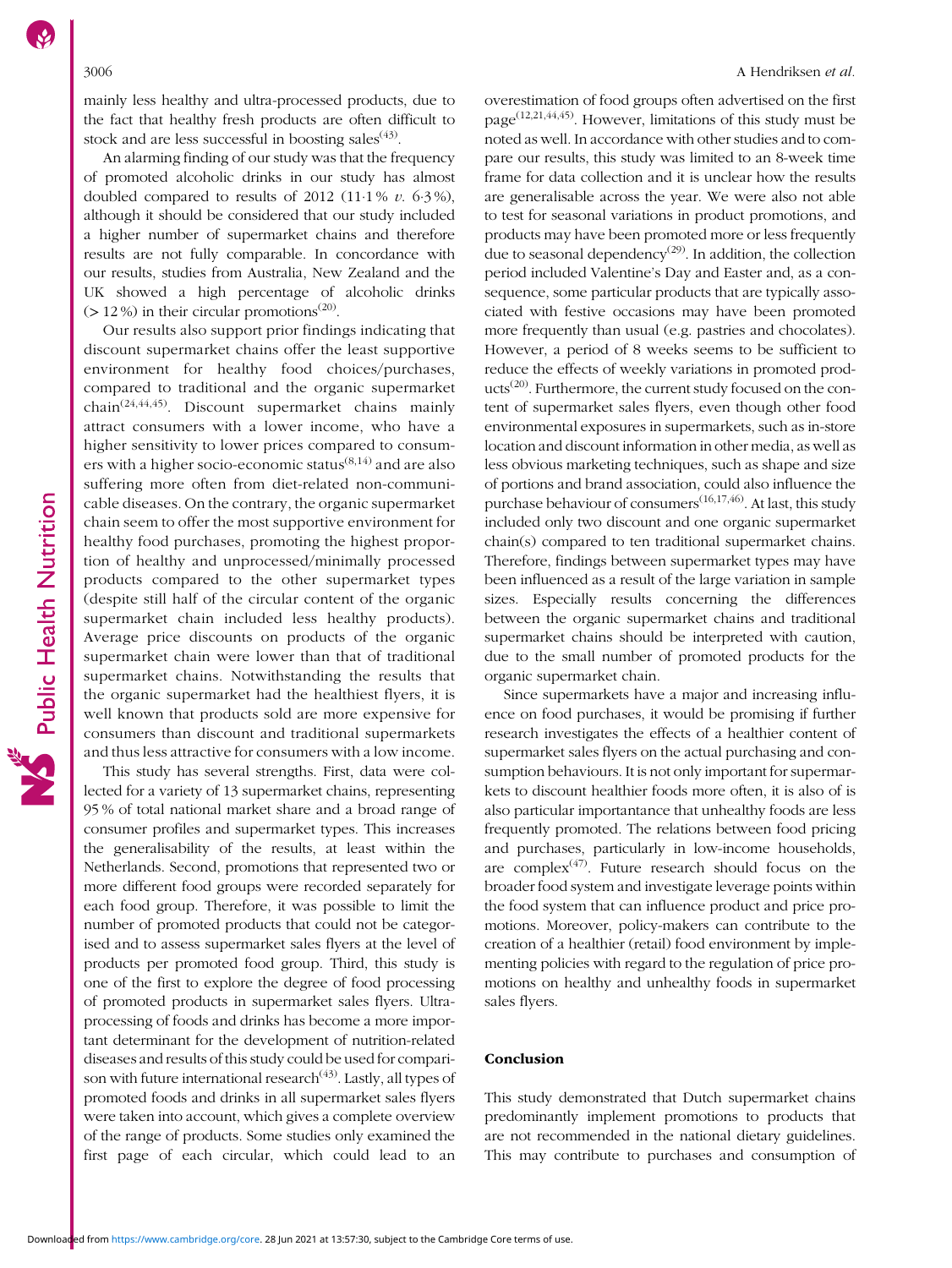<span id="page-7-0"></span>unhealthy products which, in turn, may contribute to the development of nutrition-related chronic diseases. Since Dutch supermarkets have committed themselves to encourage consumers to eat a healthy diet, a suitable way would be to increase the ratio of healthy-to-unhealthy promoted products in order to facilitate purchases of healthier products. More research is needed to determine whether these changes will contribute to healthier food purchases and diets.

### Acknowledgements

Acknowledgements: N/A. Financial support: The contribution of the final author (MPP) was funded by the Innovational Research Incentives Scheme Veni (grant number 451-16-029), financed by the Netherlands Organisation for Scientific Research (NWO). Conflict of interest: None. Authorship: AH and RJ formulated the research questions and collected the data, analysed the data, drafted a first version of the manuscript. MPP and CD designed the study, contributed to the formulation of the research question and analysing the data, and critically reviewed and revised the final version of the manuscript. MH and JS critically reviewed the manuscript. All authors approved the final version of the manuscript for submission. Ethics of human subject participation: Approval of the study by the Medical Ethics Committee was not required.

#### Supplementary material

For supplementary material accompanying this paper, visit <https://doi.org/10.1017/S1368980021001233>

#### References

- 1. Lim SS, Vos T, Flaxman AD et al. (2012) A comparative risk assessment of burden of disease and injury attributable to 67 risk factors and risk factor clusters in 21 regions, 1990–2010: a systematic analysis for the Global Burden of Disease Study 2010. Lancet 380, 2224–2260.
- 2. World Health Organization (2015) Global Strategy on Diet, Physical Activity and Health: Diet, Nutrition and the Prevention of Chronic Diseases. WHO Tech Rep Series No 916 (TRS 916). Geneva: WHO.
- 3. Amine E, Baba N, Belhadj M et al. (2003) Diet, Nutrition and the Prevention of Chronic Diseases. In Report of a Joint WHO/FAO Expert Consultation. Geneva: World Health Organisation.
- 4. Bamia C, Trichopoulos D, Ferrari P et al. (2007) Dietary patterns and survival of older Europeans: the EPIC-Elderly Study (European Prospective Investigation into Cancer and Nutrition). Public Health Nutr 10, 590-598.
- 5. de Vries G, de Hoog J, Stellinga B et al. (2014) Towards a Food Policy (in Dutch: Naar een voedselbeleid). The Netherlands Scientific Council for Government Policy (in Dutch: Wetenschappelijke Raad voor het Regeringsbeleid). The Hague: University Press.
- 6. Public Health and Health Care (2016) Overweight, numbers and context (in Dutch: Overgewicht, cijfers en context. [https://www.volksgezondheidenzorg.info/onderwerp/](https://www.volksgezondheidenzorg.info/onderwerp/overgewicht/cijfers-context/huidige-situatie) [overgewicht/cijfers-context/huidige-situatie](https://www.volksgezondheidenzorg.info/onderwerp/overgewicht/cijfers-context/huidige-situatie) (accessed February 2018).
- Moubarac JC, Parra DC, Cannon G et al. (2014) Food classification systems based on food processing: significance and implications for policies and actions: a systematic literature review and assessment. Curr Obes Rep 3, 256-272.
- 8. Geurts M, van Bakel AM, van Rossum CTM et al. (2017) Food Consumption in the Netherlands and its Determinants. RIVM Report 2016–0195. Bilthoven: National Institute for Public Health and the Environment (RIVM).
- 9. Imamura F, Micha R, Khatibzadeh S et al. (2015) Dietary quality among men and women in 187 countries in 1990 and 2010: a systematic assessment. Lancet Glob Health 3, 132–142.
- 10. Albert J, Amoroso L, Garnett T et al. (2016) Influencing Food Environments for Healthy Diets. Rome: Food and Agriculture Organizations of the United Nations.
- 11. Mattes R & Foster GD (2014) Food environment and obesity. Obesity 22, 2459–2461.
- Martin-Biggers J, Yorkin M, Aljallad C et al. (2013) What foods are US supermarkets promoting? A content analysis of supermarket sales circulars. Appetite 62, 160–165.
- 13. Glanz K, Sallis JF, Saelens BE et al. (2005) Healthy nutrition environments: concepts and measures. Am J Health Promot 19, 330–333.
- 14. Zorbas C, Eyles H, Orellana L et al. (2019) Do purchases of price promoted and generic branded foods and beverages vary according to food category and income level? Evidence from a consumer research panel. Appetite 144, 104481.
- 15. Jahns L, Scheett AJ, Johnson LK et al. (2016) Diet quality of items advertised in supermarket sales circulars compared to diets of the US Population, as assessed by the Healthy Eating Index-2010. J Acad Nutr Diet 116, 115–122.e111.
- 16. Brug J (2008) Determinants of healthy eating: motivation, abilities and environmental opportunities. Fam Pract 25, i50–i55.
- 17. Thompson C, Cummins S, Brown T et al. (2013) Understanding interactions with the food environment: an exploration of supermarket food shopping routines in deprived neighbourhoods. Health Place 19, 116-123.
- 18. Cameron AJ, Sayers SJ, Sacks G et al. (2017) Do the foods advertised in Australian supermarket catalogues reflect national dietary guidelines? Health Promot Int 32, 113-121.
- 19. Jahns L, Payne CR, Whigham LD et al. (2014) Foods advertised in US weekly supermarket sales circulars over one year: a content analysis. Nutr  $J$  13, 95.
- 20. Charlton EL, Kähkönen LA, Sacks G et al. (2015) Supermarkets and unhealthy food marketing: an international comparison of the content of supermarket catalogues/circulars. Prev Med 81, 168-173.
- 21. Hawkes C (2008) Dietary implications of supermarket development: a global perspective. Dev Policy Rev 26, 657–692.
- Steenhuis IH, Waterlander WE & de Mul A (2011) Consumer food choices: the role of price and pricing strategies. Public Health Nutr 14, 2220-2226.
- 23. Geliebter A, Ang IY, Bernales-Korins M et al. (2013) Supermarket discounts of low-energy density foods: effects on purchasing, food intake, and body weight. Obesity 21, E542–E548.
- 24. Ravensbergen EA, Waterlander WE, Kroeze W et al. (2015) Healthy or Unhealthy on Sale? A cross-sectional study on the proportion of healthy and unhealthy foods promoted through flyer advertising by supermarkets in the Netherlands. BMC Public Health 15, 470.
- 25. Hawkes C (2009) Sales promotions and food consumption. Nutr Rev 67, 333–342.